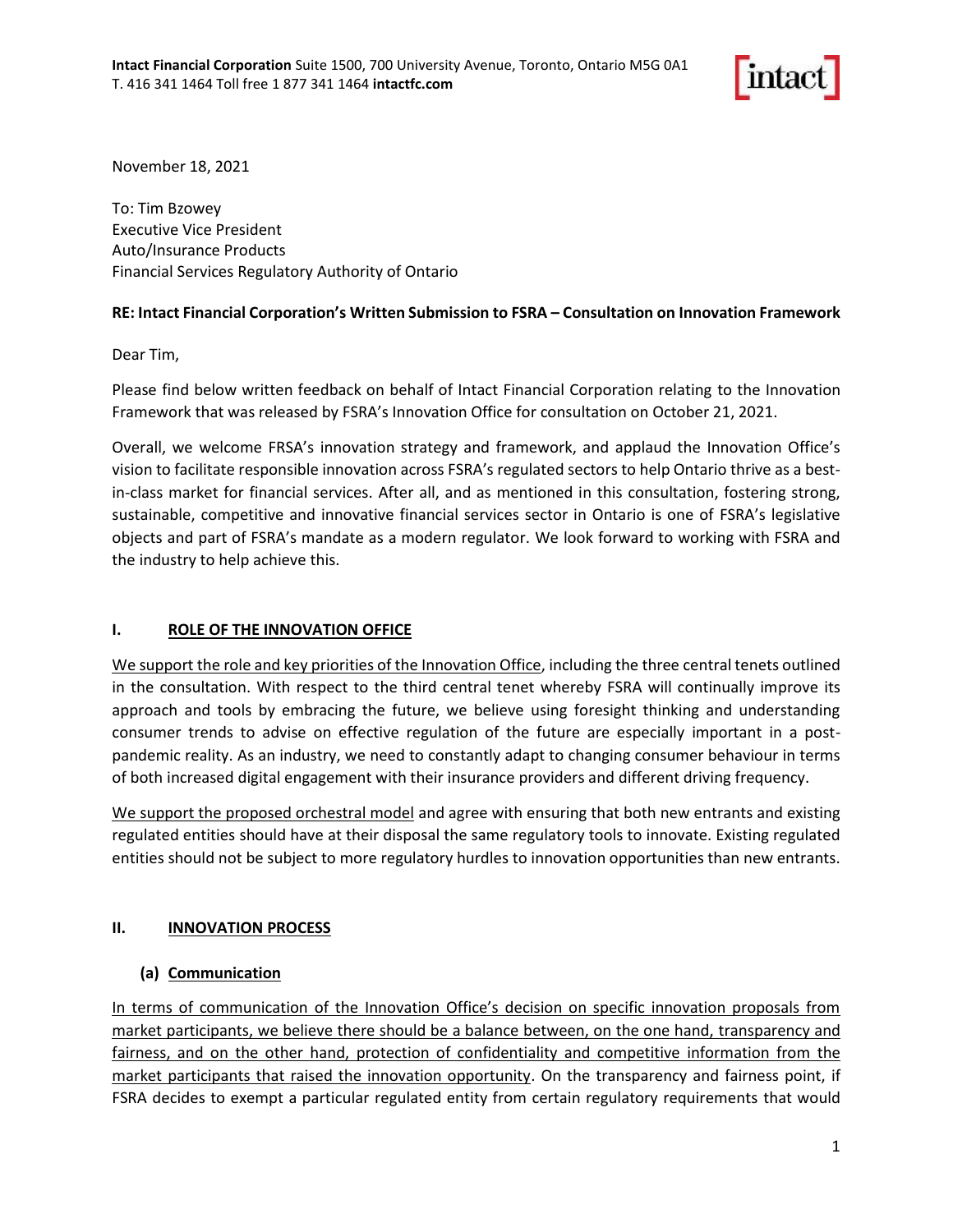

otherwise apply in order to encourage the innovation initiative presented by that regulated entity, to what extent should FSRA share this decision with other market participants that may also be looking into similar innovation opportunities? On the protection of confidentiality and competitive information point, would there be regulatory protections, in addition to the existing regime, with respect to any innovative ideas shared by a regulated entity with FSRA? For example, will these be further protected from freedom of information access requests? We believe further clarity is needed to ensure a proper balance between transparency/fairness and protection of confidentiality/competitively sensitive information when assessing the extent to which FSRA should share innovation ideas proposed by market participants to the industry at large.

# **(b) Intake Questionnaire**

The intake questionnaire is a useful tool to help summarize new opportunities and ensure there is a concrete business plan for innovation. However, we are concerned with the overall "heavy" feel of the requirements. The intake questionnaire, as well as the risk framework outlined throughout the Innovation Process, seem meticulously detailed. Depending on the execution and level of detail required, this process could become cumbersome and essentially requires a "full understanding" of the risks and benefits of a potential project, which is less of a "sandbox" or "experiment".

Another point of clarification, similar to the point on communication and transparency discussed above – will the intake questionnaire be made public every time an innovator completes and submits it to FSRA?

# **(c) Opportunity Intake**

We seek further clarification on the appropriate channel for innovation opportunities.

We welcome both the 'inside-out' and 'outside-in' innovation opportunities and FSRA's development of an opportunity intake process, where innovators can bring their innovation opportunity to the Innovation Office directly or to their everyday core Regulatory contact. We understand the Innovation Office and FSRA are still in the process of detailing out this process, including setting up Innovation Liaisons to ensure clear channels of communication between innovators, their core Regulatory contacts, and the Innovation Office. However, at the opportunity intake stage, since both the Innovation Office and the traditional avenues at FSRA are available for existing regulated entities, is there a difference in the two channels for new opportunities proposed by existing regulated entities (for example, sharing economy, car subscriptions, autonomous vehicles, usage-based insurance and dash cam video insurance products)? Is one channel better than the other (e.g. faster)? If a regulated entity approaches their everyday core Regulatory contact for an innovation opportunity, will the regulated entity always be referred to the Innovation Office? If both avenues are used, then would there be duplication?

Under the risk framework, the Innovation Office proposes that if there is a medium level of risk then the innovation opportunity would be sent for testing in a testing environment to resolve uncertainty through experimentation, and after a defined testing period, the Innovation Office would re-assess and then make a go or no-go decision on a proposed regulatory solution. How is this avenue different than TLEs and when should innovators approach the Innovation Office for opportunity intake and when should innovators use TLEs?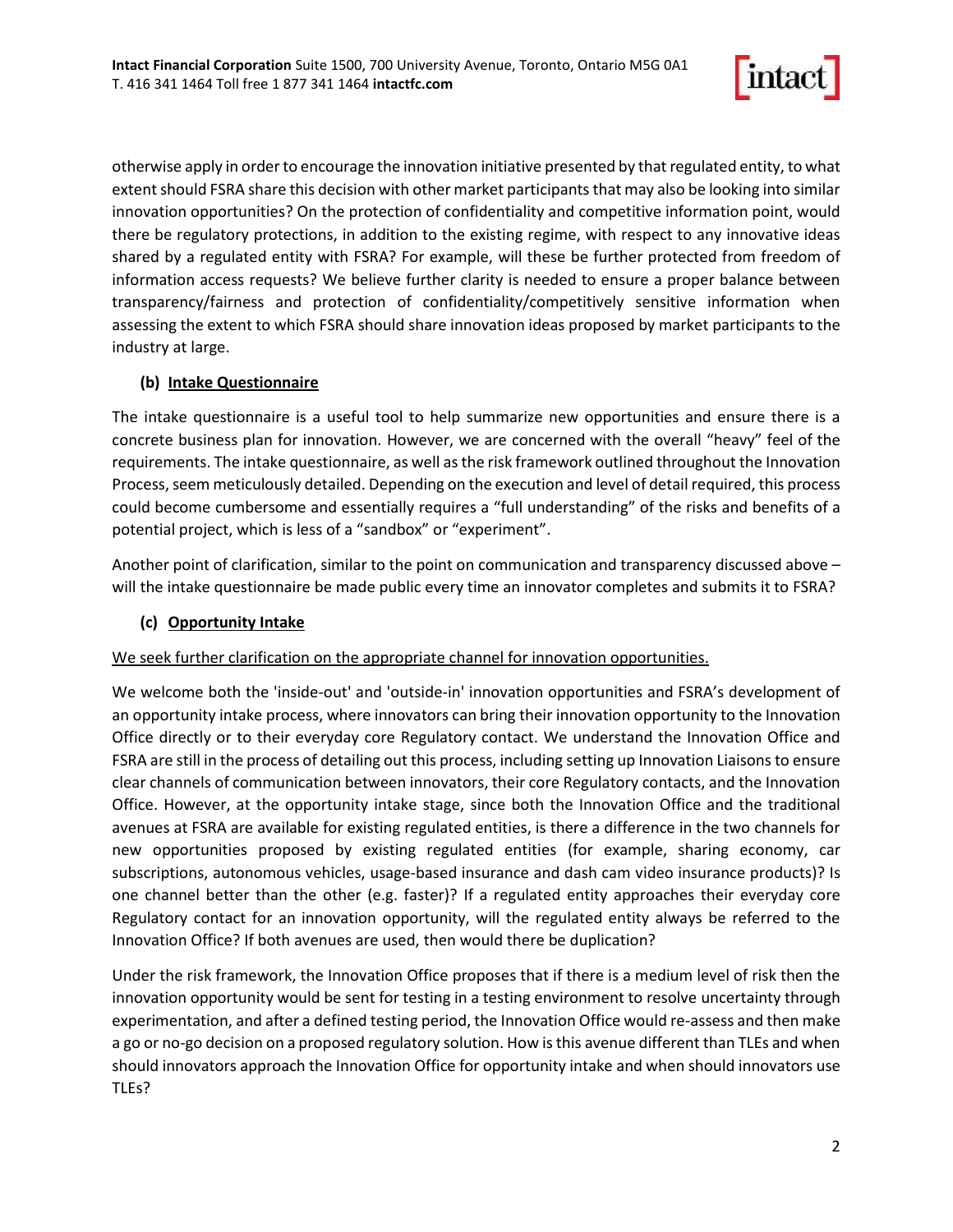

## **(d) Use Cases**

### Upcoming Legislative or Regulatory Changes

The example provided re use of FSRA CEO exemptive order to allow for a car manufacturer that partners with an insurer to distribute a product that would otherwise require licensing is a good one in the P&C sector. We understand that FSRA's ability to use exemptive authority pursuant to s. 15.1 of the *Insurance Act* is contingent on s. 15.1 being proclaimed into force. However, in situations where the industry is expecting upcoming legislative or regulatory changes that may impact the regulated entities, rather than FSRA, but are not yet in force, could regulated entities propose innovation opportunities that would otherwise be prohibited under the current regulatory regime, ahead of the coming into force of the said legislative or regulatory changes, via the Innovation Office's Innovation Process (such as the intake questionnaire), or via TLEs?

#### Critical Innovation Opportunities in the Auto Insurance Sector

Flexible transportation without the hassle or cost of owning a personal vehicle will be the most important long-term trend. Over time, personal vehicle ownership will decline and be replaced with the Transportation-as-a-Service model. Autonomous driving will be the most important opportunity and barrier. Autonomy will scale slowly; however, it will come sooner than we think, and insurers need to be prepared with a product. The IBC Automated Vehicle Framework, which lays out the important components and product development, should be accelerated.

## **III. TEST AND LEARN ENVIRONMENTS (TLE)**

#### **(a) Communication and Transparency**

We support implementing TLEs to temporarily allow market participants, both regulated entities and new incumbents, to offer products, services or new business models for a trial period within a special regulatory context. We understand more details will come when FSRA publishes its Approach Guidance on how TLEs would work. The point of clarification we seek on TLEs is with respect to communication and transparency – similar to the points we raised above. FSRA proposes proactive publication of its decisions on TLE admission, the scope of exemption or discretion and allowed flexibility from current legal requirements.

The breadth of information being disclosed and the suggestion that information might be disclosed throughout the process could compromise a participant's competitive advantage. Similar to the point made earlier, there should be a proper balance between transparency in communicating TLEs to the industry at large and protection of competitively sensitive information that the innovator shared with FSRA via the TLE. FSRA should consider reducing the scope of disclosure and/or refrain from disclosing until a final decision is made or closer to the end of the TLE. FSRA should always consult with the TLE participant first before sharing or publishing a TLE decision to avoid the inadvertent disclosure of confidential or proprietary information of the TLE participant.